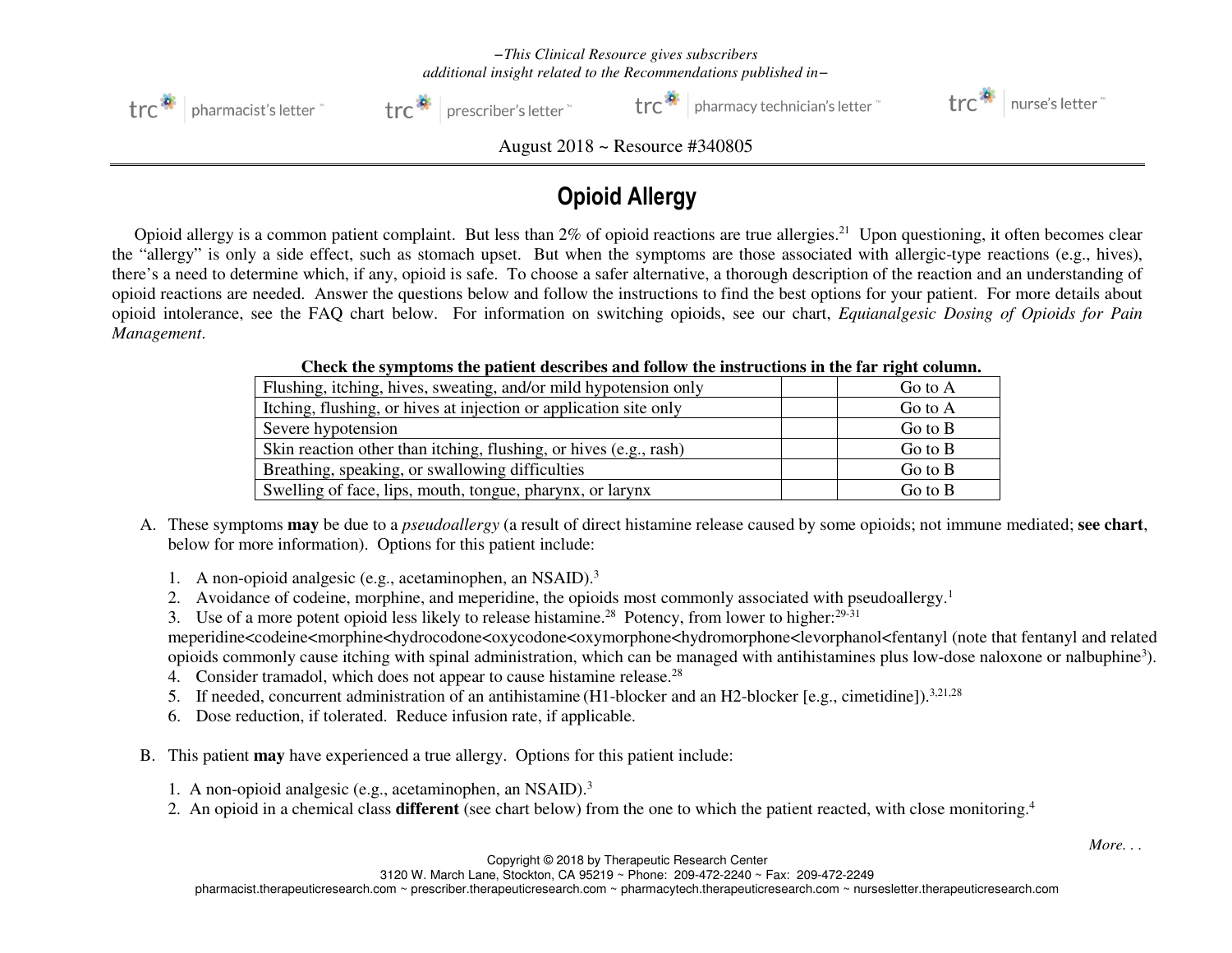| • Pseudoallergy is a side effect of opioids that can resemble a true allergy, but it is usually caused by histamine release                                                                                                                                                                                                                                                                                                                                                                                                                                                                                                                                                                            |  |  |
|--------------------------------------------------------------------------------------------------------------------------------------------------------------------------------------------------------------------------------------------------------------------------------------------------------------------------------------------------------------------------------------------------------------------------------------------------------------------------------------------------------------------------------------------------------------------------------------------------------------------------------------------------------------------------------------------------------|--|--|
| from cutaneous mast cells, <b>a nonimmunologic effect</b> . <sup>2</sup> Common culprits are codeine, morphine, and meperidine. <sup>1</sup><br>Itching due to spinally administered fentanyl and sufentanil is also a pseudoallergy, but it is thought not to be<br>histamine-related. <sup>3</sup> Symptoms of pseudoallergy include itching, flushing, and sweating. <sup>3</sup> Hives, increased heart rate,<br>and low blood pressure can be due to pseudoallergy, <sup>1</sup> but are also seen with true allergy. <sup>4,5</sup> In vitro and clinical data<br>suggest risk of pseudoallergy depends on the concentration of the opioid at the mast cell. <sup>2,4</sup> This is dependent on |  |  |
| If the reaction is only flushing, itching, sweating, hives, and/or mild hypotension, the opioid can usually be continued<br>$\bullet$<br>with an antihistamine or dose reduction [Evidence level C]. <sup>3,4,18</sup>                                                                                                                                                                                                                                                                                                                                                                                                                                                                                 |  |  |
| Because pseudoallergic reactions appear to be a function of opioid dose and potency, consider use of a higher potency<br>opioid [Evidence level C]. Start with a low dose [Evidence level C]. <sup>18</sup> If possible, avoid parenteral administration, or<br>slow the administration rate (e.g., administer intravenous morphine over four or five minutes <sup>25</sup> )[Evidence level C]. <sup>2</sup>                                                                                                                                                                                                                                                                                          |  |  |
| Some patients have a reaction under the fentanyl patch. For these patients, spraying triamcinolone nasal spray                                                                                                                                                                                                                                                                                                                                                                                                                                                                                                                                                                                         |  |  |
| • Treat life-threatening reactions as you would for any anaphylactoid reaction (e.g., epinephrine, corticosteroids,                                                                                                                                                                                                                                                                                                                                                                                                                                                                                                                                                                                    |  |  |
| • True allergy to opioids seems to be IgE-mediated or T-cell mediated. <sup>5-7</sup> Allergic skin reactions to opioids include<br>hives, maculopapular rash, erythema multiforme, <sup>8</sup> and pustular rash. <sup>9</sup> Bronchospasm is thought to represent true<br>allergy only. <sup>10</sup> Reports suggest angioedema is usually a manifestation of true allergy, but pseudoallergy is also<br>• It's prudent to assume reactions such as rash, severe hypotension, bronchospasm, or angioedema have an allergic<br>mechanism. If an opioid is necessary, choose one in a different structural class if possible, and monitor the patient                                               |  |  |
| • It is important to take steps to avoid labeling nonallergic patients as allergic. <sup>1</sup> If the nature and cause of the reaction are                                                                                                                                                                                                                                                                                                                                                                                                                                                                                                                                                           |  |  |
|                                                                                                                                                                                                                                                                                                                                                                                                                                                                                                                                                                                                                                                                                                        |  |  |
| <b>Patient history</b> is the most important diagnostic tool. <sup>15</sup> Information from the history can be used to choose a safer<br>opioid. <sup>4</sup> Ask about tolerability of other opioids, specific symptoms, and symptom severity. This information can                                                                                                                                                                                                                                                                                                                                                                                                                                  |  |  |
| Patients should be asked about symptoms, and foods and other medications ingested several hours before the reaction. <sup>15</sup><br>Also inquire about preceding activities, and the possibility of bites or stings. <sup>15</sup> Medical records pertaining to the                                                                                                                                                                                                                                                                                                                                                                                                                                 |  |  |
|                                                                                                                                                                                                                                                                                                                                                                                                                                                                                                                                                                                                                                                                                                        |  |  |

Copyright © 2018 by Therapeutic Research Center 3120 W. March Lane, Stockton, CA 95219 ~ Phone: 209-472-2240 ~ Fax: 209-472-2249

pharmacist.therapeuticresearch.com ~ prescriber.therapeuticresearch.com ~ pharmacytech.therapeuticresearch.com ~ nursesletter.therapeuticresearch.com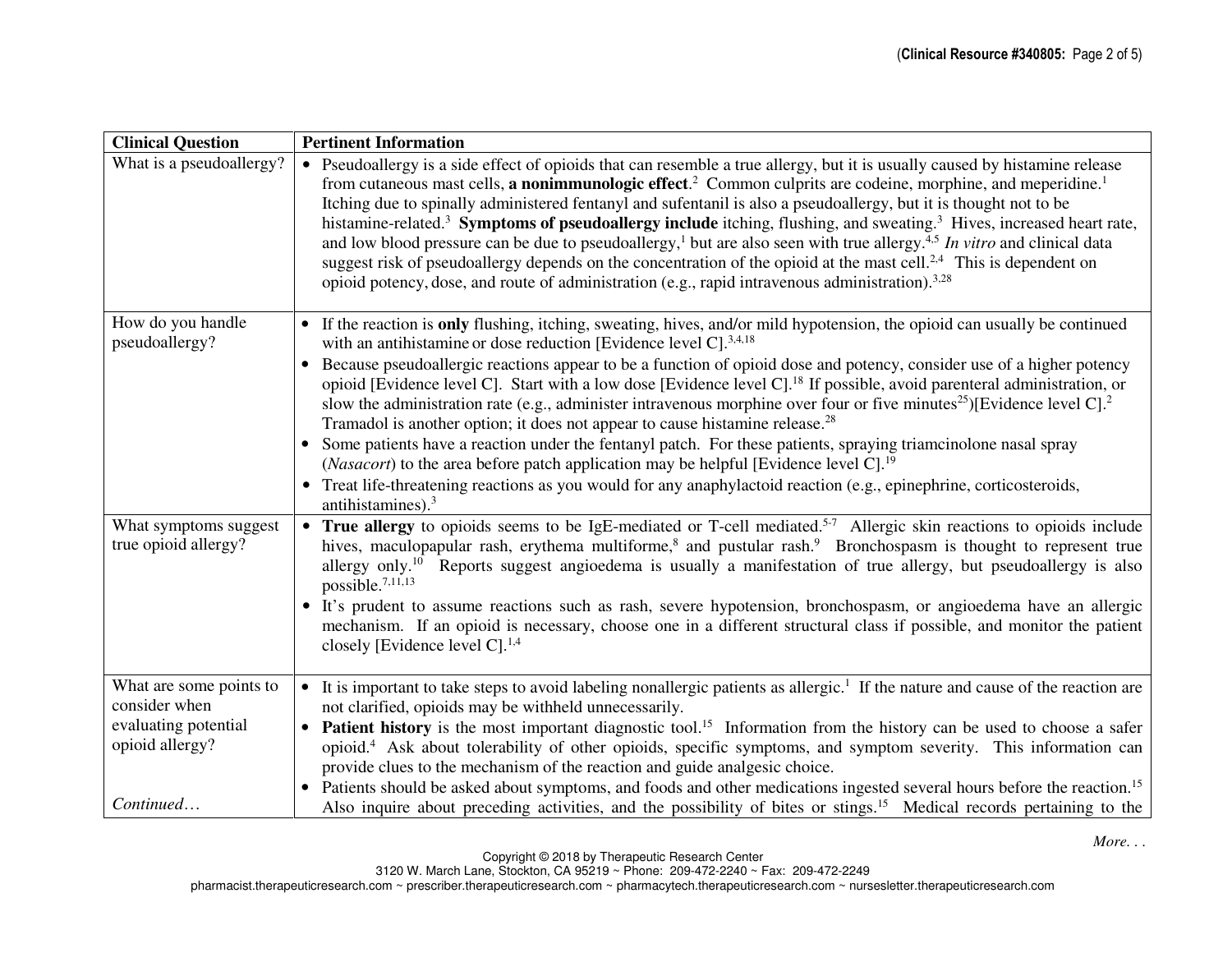| <b>Clinical Question</b>                                                            | <b>Pertinent Information</b>                                                                                                                                                                                                                                                                                                                                                                                                                                                                                                                                                                                                                                                                                                                                                                                                                                                                                                                                                                                                                                                                                                                                                                                                                                                                                                                                                                                                                                                                                     |  |  |  |
|-------------------------------------------------------------------------------------|------------------------------------------------------------------------------------------------------------------------------------------------------------------------------------------------------------------------------------------------------------------------------------------------------------------------------------------------------------------------------------------------------------------------------------------------------------------------------------------------------------------------------------------------------------------------------------------------------------------------------------------------------------------------------------------------------------------------------------------------------------------------------------------------------------------------------------------------------------------------------------------------------------------------------------------------------------------------------------------------------------------------------------------------------------------------------------------------------------------------------------------------------------------------------------------------------------------------------------------------------------------------------------------------------------------------------------------------------------------------------------------------------------------------------------------------------------------------------------------------------------------|--|--|--|
| Points to consider when<br>evaluating potential                                     | reaction, if available, should be reviewed. <sup>15</sup> Alternate diagnoses (e.g., hereditary angioedema, scombroid fish<br>poisoning, carcinoid syndrome) should be considered. <sup>15</sup>                                                                                                                                                                                                                                                                                                                                                                                                                                                                                                                                                                                                                                                                                                                                                                                                                                                                                                                                                                                                                                                                                                                                                                                                                                                                                                                 |  |  |  |
| opioid allergy,<br>continued                                                        | Elevated total IgE levels during the acute reaction suggest true allergy. <sup>4</sup> But IgE could be elevated for reasons<br>unrelated to drug allergy. <sup>16</sup> Tests for IgE to specific opioids have been developed, <sup>10</sup> but are not readily available. <sup>28</sup>                                                                                                                                                                                                                                                                                                                                                                                                                                                                                                                                                                                                                                                                                                                                                                                                                                                                                                                                                                                                                                                                                                                                                                                                                       |  |  |  |
|                                                                                     | • Skin testing has been suggested before using a structurally unrelated opioid in a patient with a serious opioid reaction. <sup>4</sup><br>But false-positive results due to pharmacologic histamine release have been documented with codeine, morphine, and<br>meperidine. <sup>17,28</sup> Patch testing may produce false-negative results. <sup>7</sup><br>• Patients requiring a detailed workup for diagnosis of opioid allergy should be referred to an allergist or immunologist. <sup>15</sup>                                                                                                                                                                                                                                                                                                                                                                                                                                                                                                                                                                                                                                                                                                                                                                                                                                                                                                                                                                                                        |  |  |  |
| How do you choose an<br>opioid in a patient<br>suspected of true opioid<br>allergy? | • Patients allergic to one opioid are thought to be less likely to react to an opioid in a different structural class (see<br>below). <sup>4</sup> But because true allergy is rare, there's not enough information to assess the chance of cross-reactivity. <sup>10,13</sup><br>• It's important to note there is evidence patients can be allergic to more than one narcotic class. For example, IgE<br>antibodies isolated from a patient allergic to morphine were able to bind to fentanyl. <sup>14</sup> Morphine antibodies have also<br>shown some reactivity with methadone and meperidine. <sup>14</sup>                                                                                                                                                                                                                                                                                                                                                                                                                                                                                                                                                                                                                                                                                                                                                                                                                                                                                              |  |  |  |
|                                                                                     | • When choosing an alternative opioid, consider the risks, benefits, and practicality of the drug. For example, the<br><b>fentanyl</b> patch is only for chronic, stable pain in opioid-tolerant patients. <sup>20</sup> In fact, product labeling for all non-<br>injectable fentanyl products specifies their use for opioid-tolerant patients only (i.e., taking 60 mg or more oral<br>morphine [or its equivalent] daily for at least a week). Both methadone and levorphanol (U.S.) must be dosed<br>cautiously. <sup>22,23</sup> Their long half-lives can cause drug accumulation and CNS and respiratory depression with repeated<br>dosing. <sup>22,23</sup> And <b>meperidine</b> is not routinely recommended because of its neurotoxic metabolite. <sup>20</sup> Codeine is also a<br>poor choice due to unpredictable efficacy and toxicity due to interindividual differences in metabolism. <sup>24</sup> The analgesic<br>efficacy of <b>pentazocine</b> , <b>nalbuphine</b> , <b>butorphanol</b> , and <b>buprenorphine</b> is limited by a dose ceiling. <sup>26</sup> They can also<br>cause dysphoria, psychomimetic effects, and feedback inhibition of the endorphin system, leading to dysesthesia. <sup>26,27</sup><br>These drugs may cause withdrawal in opioid-tolerant patients. <sup>28</sup> Buprenorphine also has a limited role in pain<br>management.<br>• Note that for several opioids, product labeling contraindicates their use in patients hypersensitive to any opioid. |  |  |  |
| Which opioids are in<br>which classes?                                              | Morphine group: morphine, codeine, hydrocodone, oxycodone (e.g., OxyContin), oxymorphone (U.S.), hydromorphone<br>(e.g., <i>Dilaudid</i> ), nalbuphine ( <i>Nubain</i> [Canada]), butorphanol, levorphanol (U.S.), pentazocine ( <i>Talwin</i> ), <sup>12</sup> buprenorphine <sup>21</sup>                                                                                                                                                                                                                                                                                                                                                                                                                                                                                                                                                                                                                                                                                                                                                                                                                                                                                                                                                                                                                                                                                                                                                                                                                      |  |  |  |
|                                                                                     | <b>Phenylpiperidines:</b> meperidine ( <i>Demerol</i> ), fentanyl, sufentanil, remifentanil <sup>4,21</sup>                                                                                                                                                                                                                                                                                                                                                                                                                                                                                                                                                                                                                                                                                                                                                                                                                                                                                                                                                                                                                                                                                                                                                                                                                                                                                                                                                                                                      |  |  |  |
|                                                                                     | <b>Phenylpropyl amines:</b> tramadol, tapentadol <sup>21</sup>                                                                                                                                                                                                                                                                                                                                                                                                                                                                                                                                                                                                                                                                                                                                                                                                                                                                                                                                                                                                                                                                                                                                                                                                                                                                                                                                                                                                                                                   |  |  |  |
|                                                                                     | Diphenylheptanes: methadone <sup>4</sup>                                                                                                                                                                                                                                                                                                                                                                                                                                                                                                                                                                                                                                                                                                                                                                                                                                                                                                                                                                                                                                                                                                                                                                                                                                                                                                                                                                                                                                                                         |  |  |  |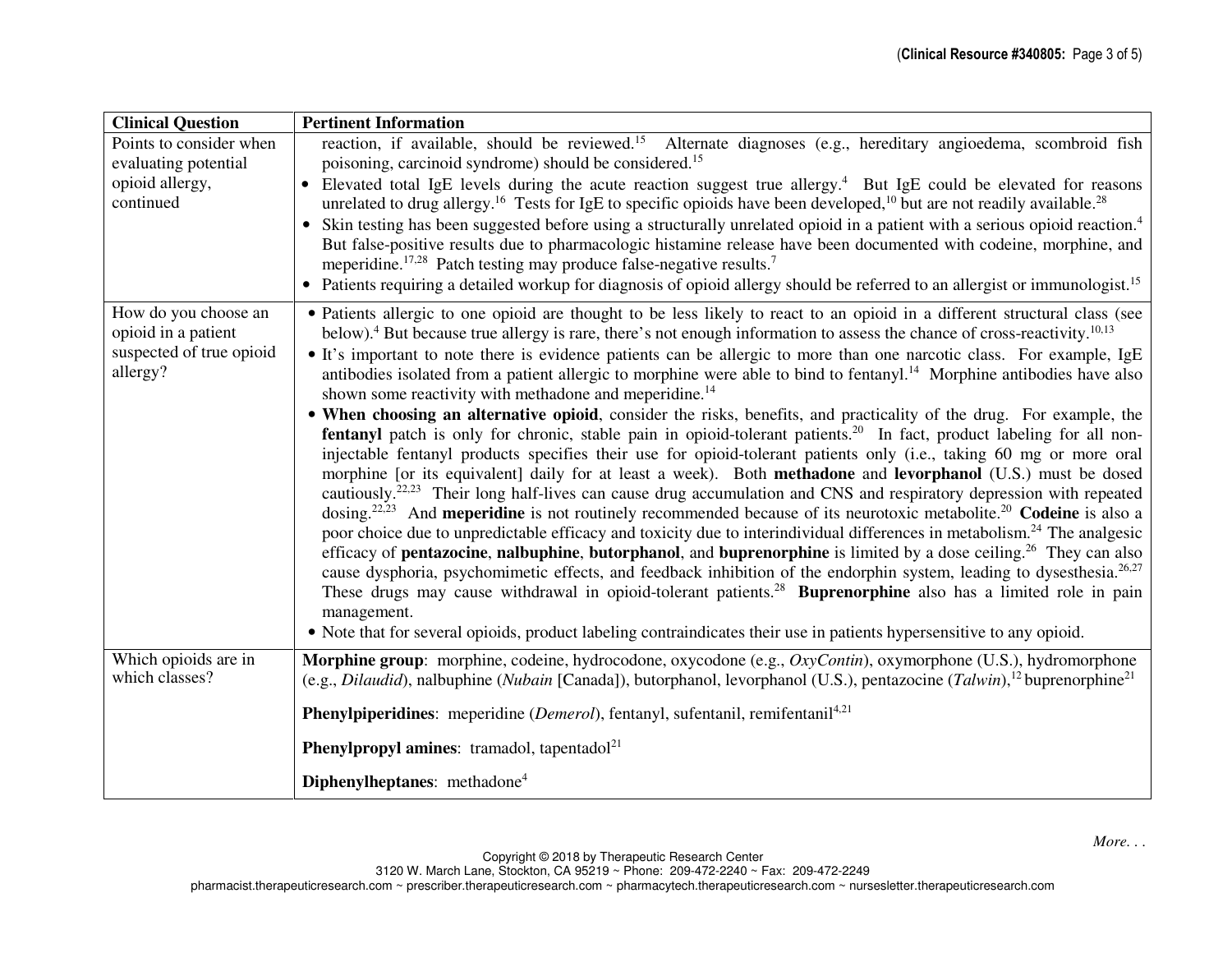*Users of this resource are cautioned to use their own professional judgment and consult any other necessary or appropriate sources prior to making clinical judgments based on the content of this document. Our editors have researched the information with input from experts, government agencies, and national organizations. Information and internet links in this article were current as of the date of publication.*

## *Levels of Evidence*

In accordance with our goal of providing Evidence-Based information, we are citing the **LEVEL OF EVIDENCE** for the clinical recommendations we publish.

| Level        | <b>Definition</b>                                |    | <b>Study Quality</b>        |
|--------------|--------------------------------------------------|----|-----------------------------|
| $\mathbf{A}$ | Good-quality                                     | 1. | High-quality RCT            |
|              | patient-oriented                                 | 2. | SR/Meta-analysis of         |
|              | evidence.*                                       |    | <b>RCTs</b> with consistent |
|              |                                                  |    | findings                    |
|              |                                                  | 3. | All-or-none study           |
| B            | Inconsistent or                                  | 1. | Lower-quality RCT           |
|              | limited-quality                                  | 2. | SR/Meta-analysis            |
|              | patient-oriented                                 |    | with low-quality            |
|              | evidence.*                                       |    | clinical trials or of       |
|              |                                                  |    | studies with                |
|              |                                                  |    | inconsistent findings       |
|              |                                                  | 3. | Cohort study                |
|              |                                                  | 4. | Case control study          |
| C            | Consensus; usual practice; expert opinion;       |    |                             |
|              | disease-oriented evidence (e.g., physiologic or  |    |                             |
|              | surrogate endpoints); case series for studies of |    |                             |
|              | diagnosis, treatment, prevention, or screening.  |    |                             |

**\*Outcomes that matter to patients** (e.g., morbidity, mortality, symptom improvement, quality of life).

**RCT** = randomized controlled trial; **SR** = systematic review

[Adapted from Ebell MH, Siwek J, Weiss BD, et al. Strength of Recommendation Taxonomy (SORT): a patient-centered approach to grading evidence in the medical literature. *Am Fam Physician* 2004;69:548-56. http://www.aafp.org/afp/2004/0201/p548.pdf.]

*Project Leader in preparation of this clinical resource (340805): Melanie Cupp, Pharm.D., BCPS*

## *References*

- 1. Gilbar PJ, Ridge AM. Inappropriate labeling of patients as opioid allergic. J Oncol Pharm Practice 2004;10:177-82.<br>2. VanArsdel PP.
- Pseudoallergic drug reactions. Introduction and general review. Immunol Allergy Clin North Am 1991;11:635-44.
- 3. Shepherd G, Guyton J. Drug hypersensitivity reactions. . In: Zeind CS, Carvalho MG, editors. Applied Therapeutics: the Clinical Use of Drugs. 11<sup>th</sup> ed. Philadelphia, PA: Wolters Kluwer Health, 2018: pp. 679-99.
- 4. Crabe Erush S. Narcotic allergy. P&T 1996;21:250- 2, 292.
- 5. Harle DG, Baldo BA, Coroneos NJ, Fisher MM. Anaphylaxis following administration of papaveretum. Case report: Implication of IgE antibodies that react with morphine and codeine, and identification of an allergenic determinant. Anesthesiology 1989;71:489-94.
- 6. Estrada JL, Puebla MJ, de Urbina JJ, et al. Generalized eczema due to codeine. Contact Dermatitis 2001;44:185.
- 7. Mohrenschlager M, Glockner A, Jessberger B, et al. Codeine caused pruritic scarlatiniform exanthemata: patch test negative but positive to oral provocation test. Br J Dermatol 2000;143:663-4.
- 8. Cooper SM, Shaw S. Dihydrocodeine: a drug allergy diagnosed by patch testing. Contact Dermatitis 2000;42:307-8.
- 9. Machet L, Martin L, Machet MC, et al. Acute generalized exanthematous pustulosis induced by dextropropoxyphene and confirmed by patch testing. Acta Dermatol Venereol 2000;80:224-5.
- 10. Fisher MM, Harle DG, Baldo BA. Anaphylactoid reactions to narcotic analgesics. Clin Rev Allergy 1991;9:309-18.
- 11. Vidal C, Perez-Leiros P, Bugarin R, Armisen M. Fever and urticaria to codeine. Allergy 2000;55:416- 7.
- 12. Baumann TJ. Analgesic selection when the patient is allergic to codeine. Clin Pharm 1991;10:658.
- 13. Anibarro B, Vila C, Seoane FJ. Urticaria induced by meperidine allergy. Allergy 2000;55:305.1989;71:489-94.
- 14. Baldo BA, Pham NH, Zhao Z. Chemistry of drug<br>allergenicity. Curr Opin Allergy Clin Immunol Curr Opin Allergy Clin Immunol 2001;1:327-35.
- 15. Lieberman P, Nicklas RA, Randolph C, et al. Anaphylaxis-a practice parameter update 2015. Ann Allergy Asthma Immunol 2015;115:341-84.
- 16. Emanuel IA. In vitro testing for allergy diagnosis. Otolaryngol Clin North Am 2003;36:879-93.
- 17. Nasser SM, Ewan PW. Opiate-sensitivity: clinical characteristics and the role of skin prick testing. Clin Exp Allergy 2001;31:1014-20.
- 18. Nutescu E, Hunt C, Teeters J. Multidisciplinary approach to improving allergy documentation. Am  $J$ Health Syst Pharm 1998;55:364-8.
- 19. Otis JA, Fudin J. Use of long-acting opioids for the management of chronic pain. U.S. Pharmacist 2005;30(3 Suppl):1-14.
- 20. Kral LA, Ghafoor VL. Pain and its management. In: Zeind CS, Carvalho MG, editors. Applied Therapeutics: the Clinical Use of Drugs.  $11<sup>th</sup>$  ed. Philadelphia, PA: Wolters Kluwer Health, 2018: pp. 1170-1204.

pharmacist.therapeuticresearch.com ~ prescriber.therapeuticresearch.com ~ pharmacytech.therapeuticresearch.com ~

nursesletter.therapeuticresearch.com

Copyright © 2018 by Therapeutic Research Center 3120 W. March Lane, Stockton, CA 95219 ~ Phone: 209-472-2240 ~ Fax: 209-472-2249